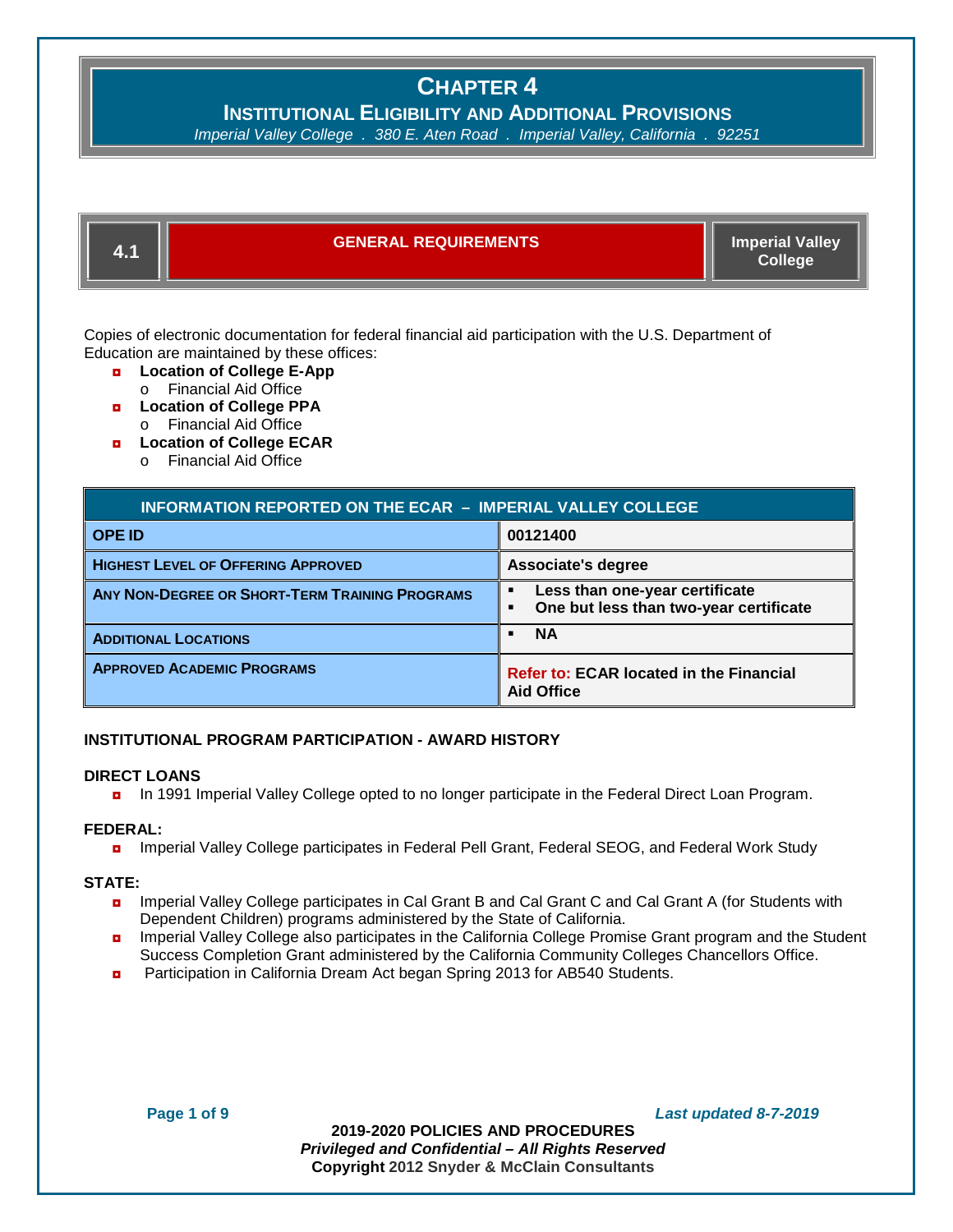# **INSTITUTIONAL ELIGIBILITY AND ADDITIONAL PROVISIONS**

*Imperial Valley College . 380 E. Aten Road . Imperial Valley, California .* 



### **PPA: RENEWAL CERTIFICATION:**

**Process is coordinated by: Director of Financial Aid** 

### **PPA: OUR CURRENT PERIOD OF PARTICIPATION DATES:**

- ◘ Last PPA approved: 04/06/2017
- ◘ Approval expires: 12/31/2022

### **UPDATING APPLICATION INFORMATION - ECAR**

- **D** IVC reports changes on the ECAR, such as changes in program length or change in third-party servicer.
- **n** The person responsible for coordinating a response to the Secretary to report any changes that affect the institution's eligibility and the effective date of that response is:
	- o **Location Changes**: Financial Aid Office
	- o **Academic Program Changes**: FAO coordinates with Office of Instruction.
	- o **Accreditation Changes**: Financial Aid Office
	- o **Other Updates**: Financial Aid Office

**Page 2 of 9** *Last updated 8-7-2019*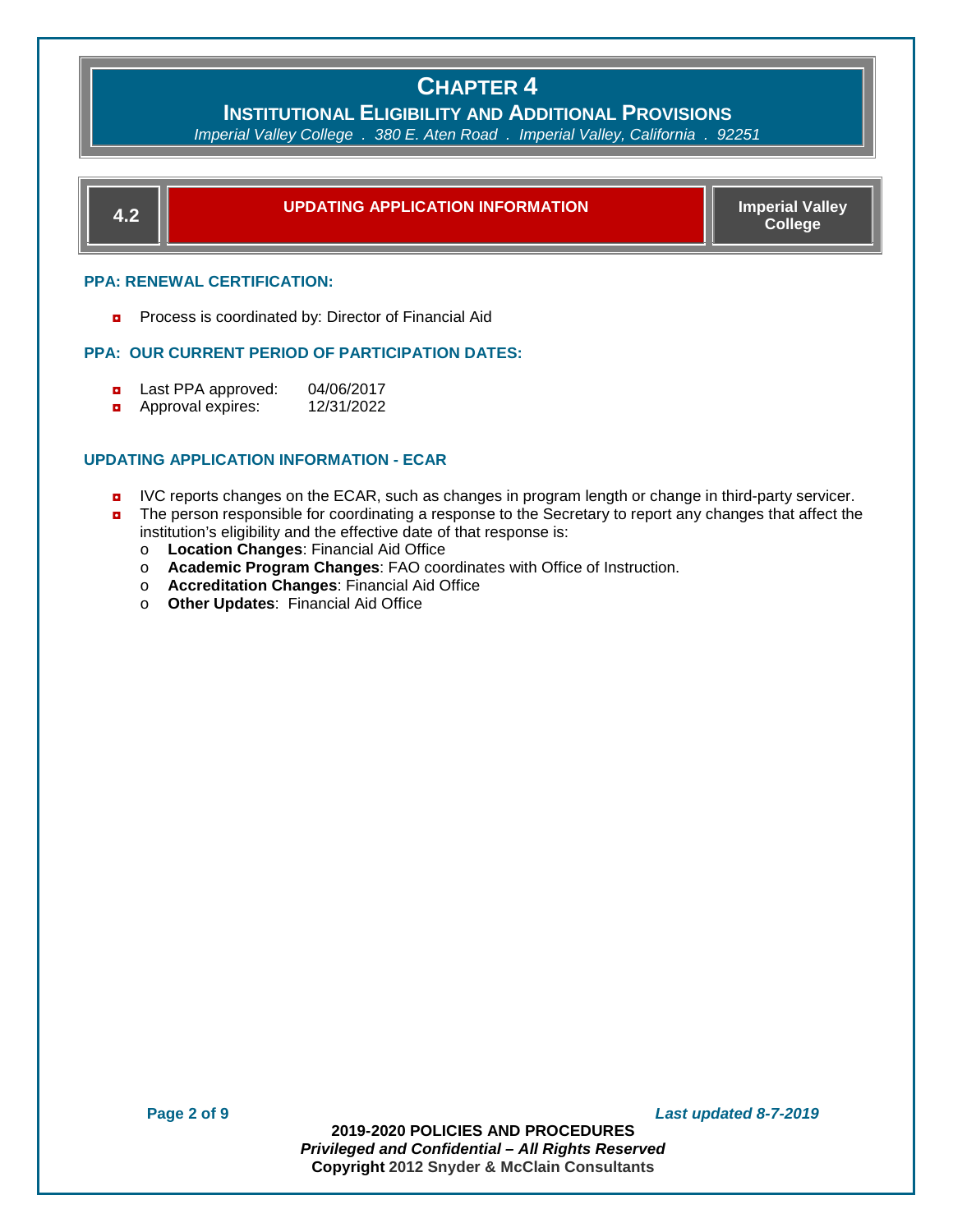**INSTITUTIONAL ELIGIBILITY AND ADDITIONAL PROVISIONS** 

*Imperial Valley College . 380 E. Aten Road . Imperial Valley, California .* 



### **STATE AUTHORIZATION**

- **n** Imperial Valley College has state authorization to operate educational programs beyond secondary level in California.
- ◘ Imperial Valley College does offer **PROGRAMS** required to have state approval or to be licensed (NOT students who must pass licensing exams).

| STATE AUTHORIZATION - IMPERIAL VALLEY COLLEGE |                                                                    |  |
|-----------------------------------------------|--------------------------------------------------------------------|--|
| <b>STATE AUTHORIZATION</b>                    | <b>California State Department of Education through CCC system</b> |  |
| <b>STATE PROCESS FOR COMPLAINTS</b>           | <b>ACCJC CCCCO Complaint Process</b>                               |  |

### **ACCREDITATION**

| <b>PRIMARY ACCREDITATION - IMPERIAL VALLEY COLLEGE</b>  |                                                                                                                                     |
|---------------------------------------------------------|-------------------------------------------------------------------------------------------------------------------------------------|
| <b>NAME OF ACCREDITING AGENCY</b>                       | <b>Accrediting Commission for Community and Junior Colleges of</b><br>the Western Association of Schools and Colleges www.accic.org |
| <b>ACCREDITATION</b><br>(INSTITUTIONAL OR PROGRAMMATIC) | Institutional for all programs                                                                                                      |
| <b>DATE OF LAST STATE APPROVAL</b>                      | Imperial Valley College was evaluated in Spring 2013 with<br>Commission action on July 8, 2016                                      |
| <b>DATE OF NEXT COMPREHENSIVE</b><br><b>REVIEW</b>      | Next IVC comprehensive review: Spring 2019                                                                                          |
| <b>ONLINE REFERENCE</b>                                 | <b>IVC Accreditation Website</b><br><b>Letter from President of ACCJC</b> dated July 8, 2016 regarding<br>review of Midterm Term    |
| <b>COMPLAINT PROCESS CONTACT</b>                        | Accreditor: http://www.accjc.org/complaint-process<br><b>CCC: Chancellor's Complaint Process Notice</b>                             |

**Page 3 of 9** *Last updated 8-7-2019*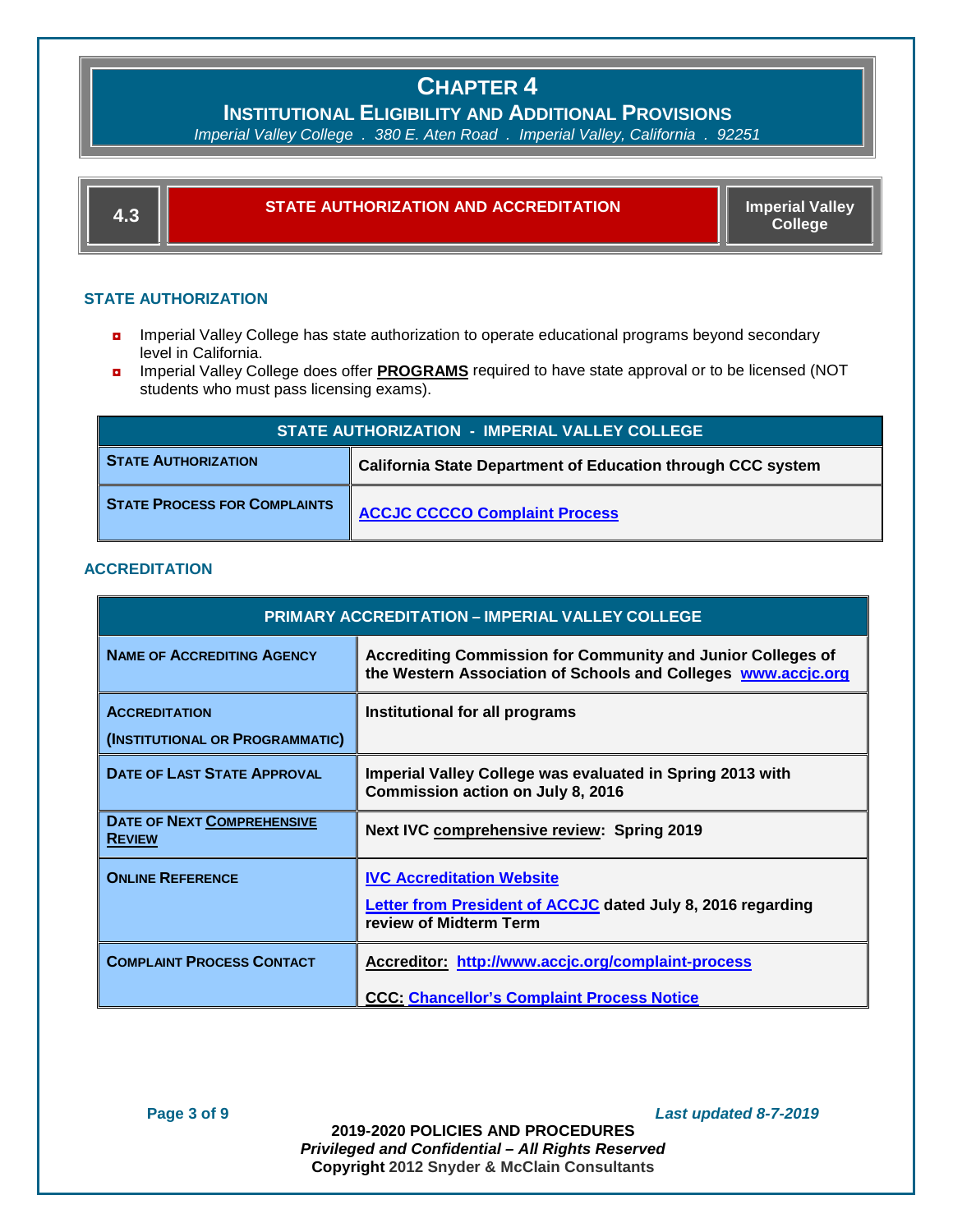### **INSTITUTIONAL ELIGIBILITY AND ADDITIONAL PROVISIONS**

*Imperial Valley College . 380 E. Aten Road . Imperial Valley, California . 92251*

| PROGRAMMATIC ACCREDITATION, LICENSING OR APPROVAL - IMPERIAL VALLEY COLLEGE |                                                                                        |  |
|-----------------------------------------------------------------------------|----------------------------------------------------------------------------------------|--|
| <b>ACADEMIC PROGRAM</b>                                                     | <b>ACCREDITATION, LICENSING OR APPROVAL AGENCY</b><br><b>COMPLAINT PROCESS CONTACT</b> |  |
| For program list                                                            | <b>IVC Accreditation page</b>                                                          |  |
| <b>Complaint Process</b>                                                    | http://www.accjc.org/complaint-process                                                 |  |

**Page 4 of 9** *Last updated 8-7-2019*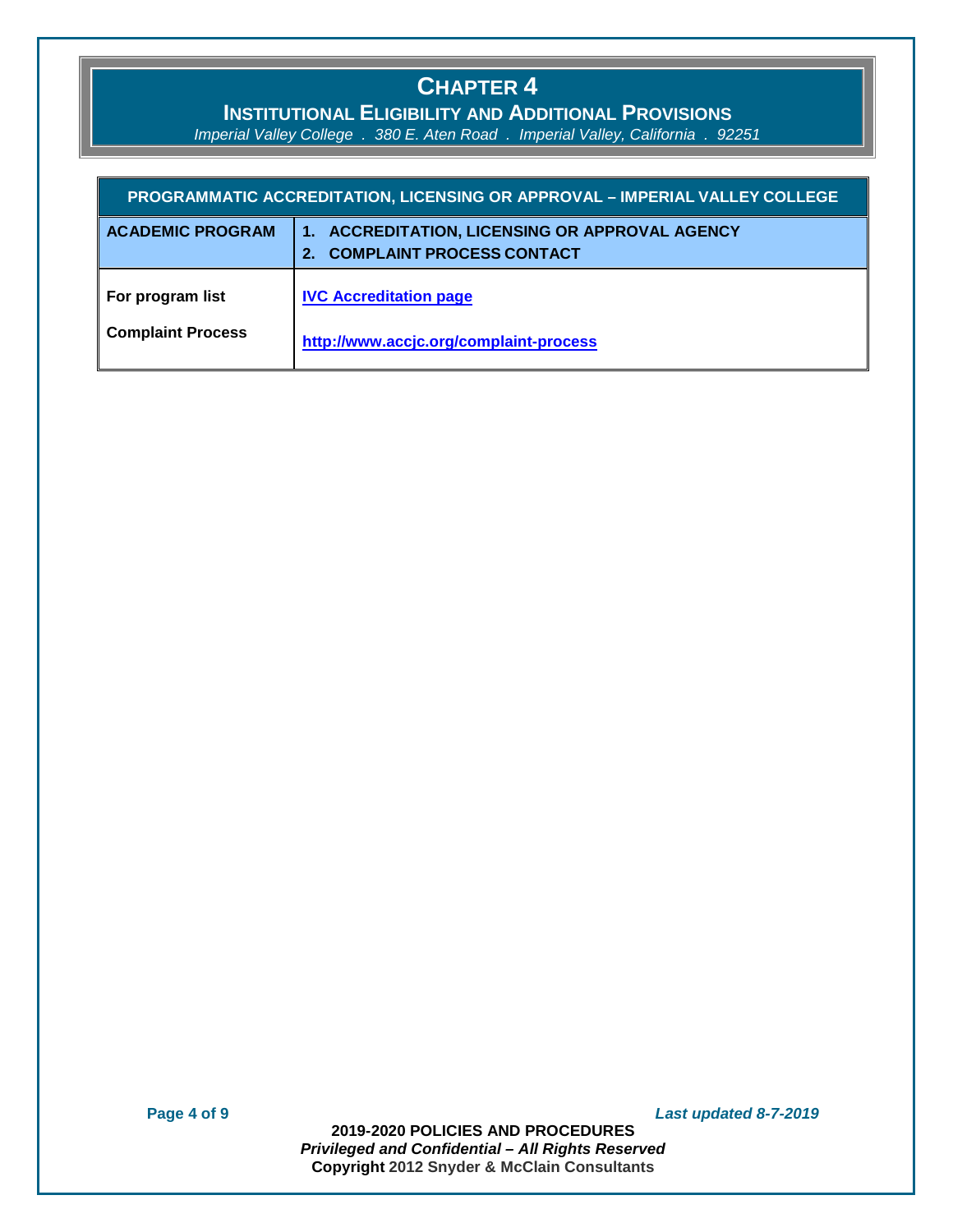**INSTITUTIONAL ELIGIBILITY AND ADDITIONAL PROVISIONS**<br>erial Valley College, 380 E. Aten Road, Imperial Valley. California, 92251

*Imperial Valley College . 380 E. Aten Road . Imperial Valley, California .* 



### **4.4 ADMISSIONS STANDARDS Imperial Valley**

**College**

### **IVC POLICY (Refer to BP 5010, AP 5010, Catalog pg. 12, Student Guide pg. 6)**

### **ELIGIBILITY**

- **D** Admission to Imperial Valley College is governed by the laws of the State and such supplementary regulations as prescribed by the Board of Trustees.
- **D** Students who register for eight or more units of work in a given semester or upon an accumulation of eight or more units, are requested to

(1) ensure that an official transcript of all work taken in high school and/or institutions of higher education are on file in the Registration Office; and

(2) complete the college assessment tests (unless they have completed regular college courses in both English and mathematics).

### **All students are admitted under one of the following classifications:**

### 1. **First-Time Student:**

a. High school graduates or equivalent certificates (General Educational Development or California High School Proficiency Examination).

b. Non-graduates of high school who are eighteen years of age and no longer enrolled in high school.

- 2. **Continuing Student:** A student who has registered for classes at Imperial Valley College for consecutive semesters.
- 3. **Returning Student:** A student who has previously attended Imperial Valley College but has been absent from the college for more than one semester.
- 4. **K-12 Admit:** A High school student who is recommended by the high school principal for one to eleven units of work. A Special Student Application for Concurrent Enrollment must be submitted along with the IVC Application for Admission. Deadline dates for each term are noted on the K12 application.
- 5. **Dual Enrollment:** A high school student who takes IVC courses offered at their high school, and who is recommended by their counselor or principal for one to 15 units of work (must also have parental consent). A Special Admit Student Dual Enrollment Application must be submitted along with the IVC Application for Admission. Deadline dates for each term are noted on the application.
- 6. **First-Time Transfer Student**: A student who has previously attended another accredited college or university and will be attending IVC for the first time. Official college transcripts should be submitted to Imperial Vally College as soon as possible to be granted course credit as appropriate.
- 7**. International Students**: An out of country student who will be attending IVC on F-1 visa. The International Student Application Packet must be completed and submitted to the Admissions and Records Office by June 1 for the fall semester admission, and November 1 for the spring semester. Students must have a local sponsor and provide documentation that sufficient funding is available for at least one year of tuition and fees as well as living expenses. An official TOEFL exam score report will is required of students as a condition of admission.

### **APPLICATION**

- **D** Students who are enrolling in Imperial Valley College for the first time and those who are former students returning after an absence of a semester or more (not including summer) must submit an application for admission online.
- ◘ The Online Application may be found by logging into the IVC website: **[www.imperial.edu](http://www.imperial.edu/)** Click on the "Apply Now" box located on the top right corner of the home page. Applications for admission will be processed beginning on October 1 for all terms for the next academic year.

### **Page 5 of 9** *Last updated 8-7-2019*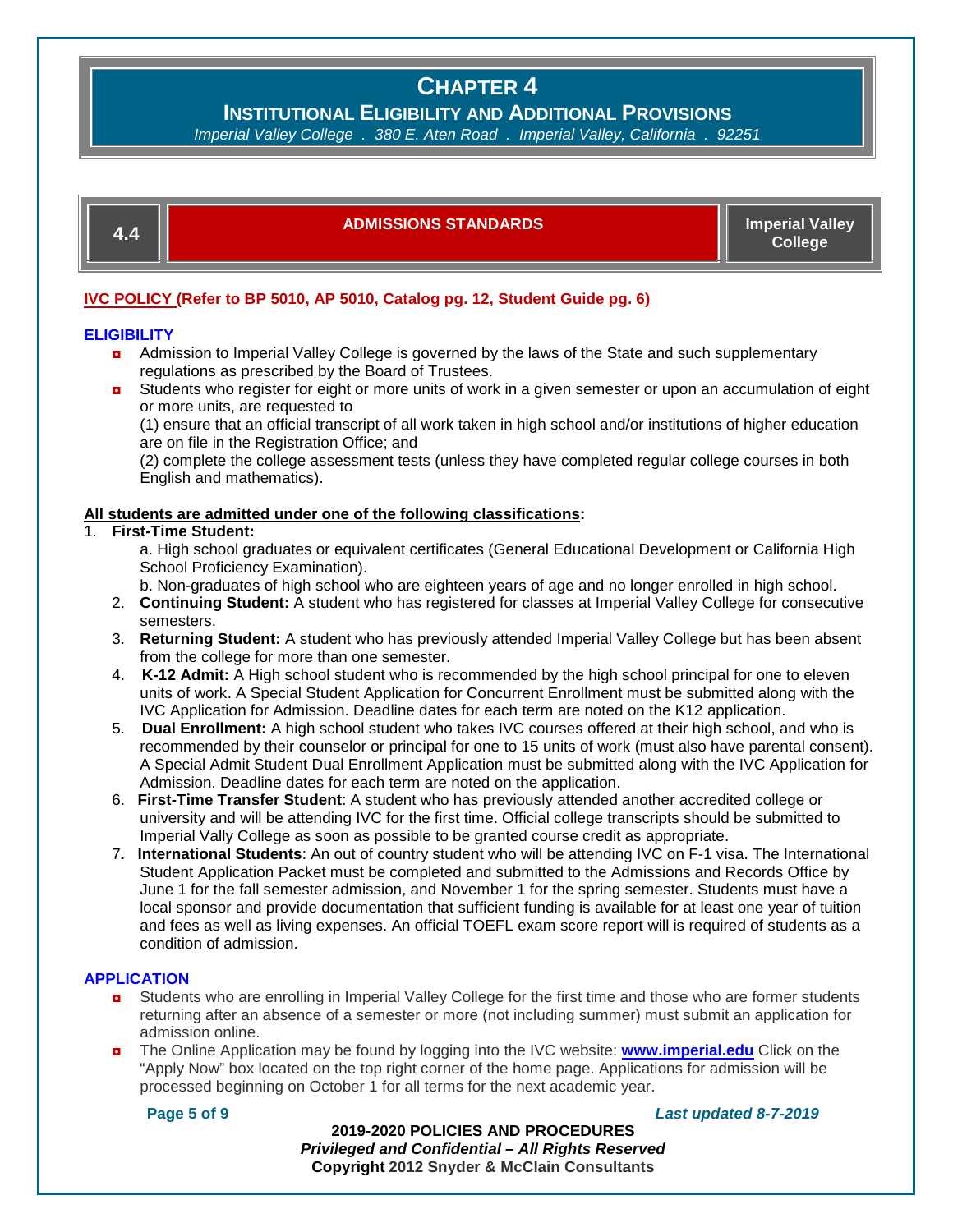# **INSTITUTIONAL ELIGIBILITY AND ADDITIONAL PROVISIONS**<br>erial Valley College . 380 E. Aten Road . Imperial Valley. California . 92251

*Imperial Valley College . 380 E. Aten Road . Imperial Valley, California .* 

### **Attendance of Local High School Students**

Local high school students attending the college are restricted to a spectator's role in college student activities, and extracurricular participation is to be confined to the high school. Counseling is available at the college, but every effort will be made to leave this responsibility to the high school counseling staffs.Students must attend high school for the minimum school day.The attendance of a student at a community college as a special student pursuant to this section shall be credited to the district maintaining the community college for the purposes of allowances and apportionments from the State School Fund and the student shall receive credit for community college courses completed, in the same manner as if a regularly enrolled community college student. (E.C. 76001)

### **Admission of Special Students in Grades 11-12**

A principal of a high school may recommend a high school student as a special part-time student pursuant to rules and regulations which may be adopted by the governing board of the district maintaining the high school. (Refer to the section on "Admission" in this catalog for more information.) Each semester, prior to being allowed to register, students who wish to attend IVC as special part-time college students must complete and submit the "Special Student in Grades 11-12" application (available online). Application deadlines for each term are noted on the application. Special Students must also meet all course prerequisites and assessment tests must be completed for subjects such as math and English.

**Admission of Dual Enrollment Students in Grades 10-12:** Each semester, prior to being allowed to register, students who wish to take IVC classes offered on the high school campus must complete the Special Admit Student Dual Enrollment Application (available from high school counselors). Deadline dates for each term are noted on the application. Dual Enrollment students must also meet course prerequisites. Please contact Associate Dean/Special Projects, Betsy Lane for more information at (760) 355-6481.

### **ABILITY TO BENEFIT (ATB):**

- **p** IVC does admit students based on ATB.
- ◘ **IF USED: If students meet the grandfathering exception and do not have a high school diploma,** a GED, a certificate of proficiency or its equivalent, or an Associate's degree or higher, must demonstrate that they have Ability to Benefit (ATB) from an educational program at Imperial Valley College.
	- o The ATB requirement can be met by: having satisfactorily completed 6 degree applicable units or pass an approved ATB test.

### **IVC PROCEDURES**

### **VALIDITY OF HIGH SCHOOL DIPLOMA**

**n** If the validity is questioned, we identify the documents we consider acceptable to validate whether the student has a high school diploma.

### **EXAMPLES:**

- $\circ$  A diploma and a final transcript that shows all the courses student took.
- o Services of companies that determine the validity of foreign secondary school credentials.
- The state department of education in which the high school is located, if that department has jurisdiction over the high school.

**Page 6 of 9** *Last updated 8-7-2019*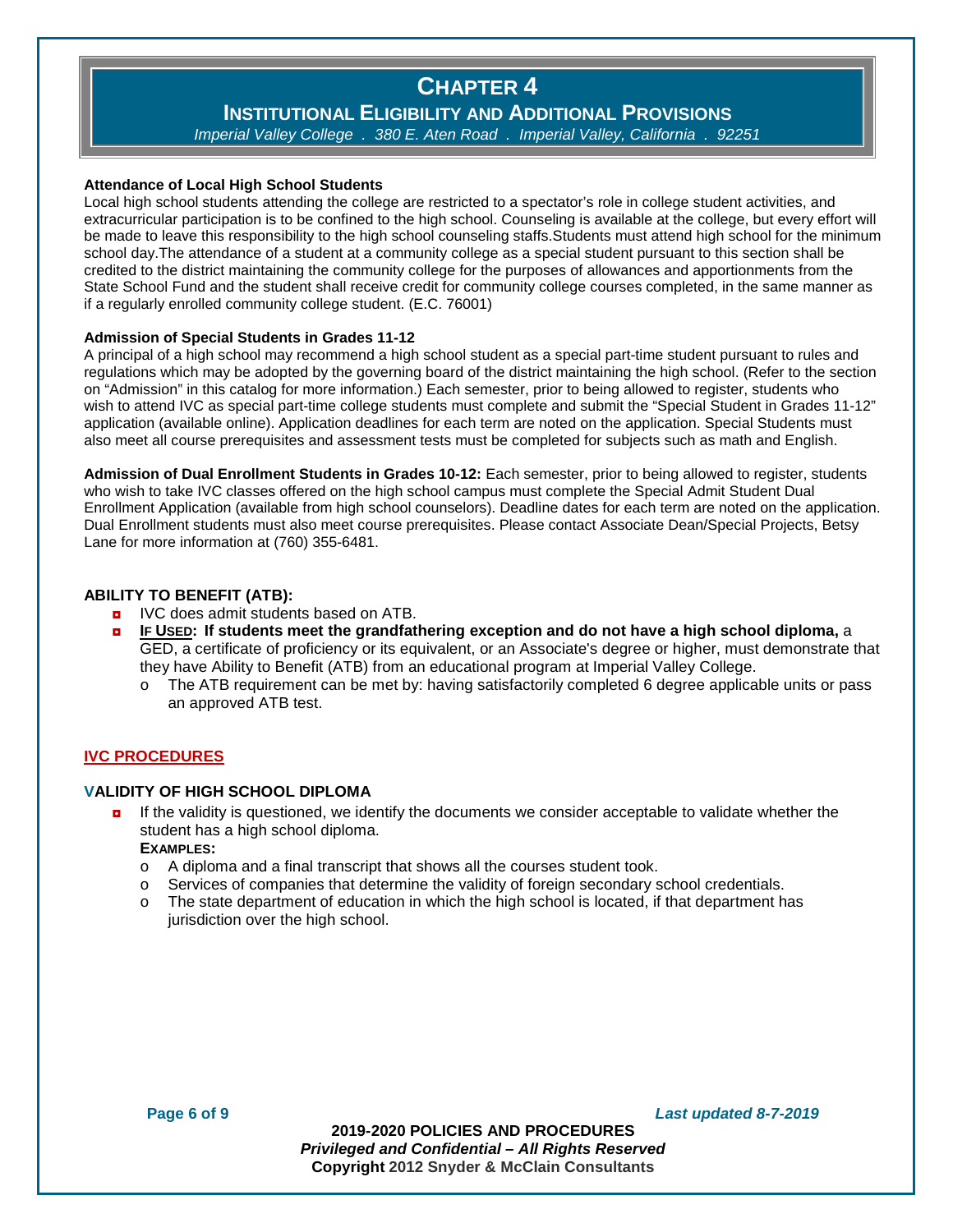**INSTITUTIONAL ELIGIBILITY AND ADDITIONAL PROVISIONS**<br>erial Valley College , 380 E. Aten Road , Imperial Valley, California, 92251

*Imperial Valley College . 380 E. Aten Road . Imperial Valley, California .* 



### **IVC POLICY**

#### **ACADEMIC YEAR**

- Our school offers the majority of programs in:
	- o credit hours with terms
- **D** Our minimum academic year definition for all programs is:
	- o 32 weeks of instructional time and 24 semester hours
- **D** Our school defines all programs with the same definition

### **IVC PROCEDURES**

### **ELIGIBLE PROGRAMS**

- ◘ Our school must document a student's enrollment in an eligible program at the time of admission, and it must have a system to notify the Financial Aid Office if the student leaves the program.
	- o We confirm eligible program in Banner
	- O When a student leaves an eligible program, FAO is notified through Banner

#### **GAINFUL EMPLOYMENT**

- **D** We offer non-degree, certificate programs that qualify under the Gainful Employment Guidelines.
- **D** Our gainful employment programs are provided on our website

**Page 7 of 9** *Last updated 8-7-2019*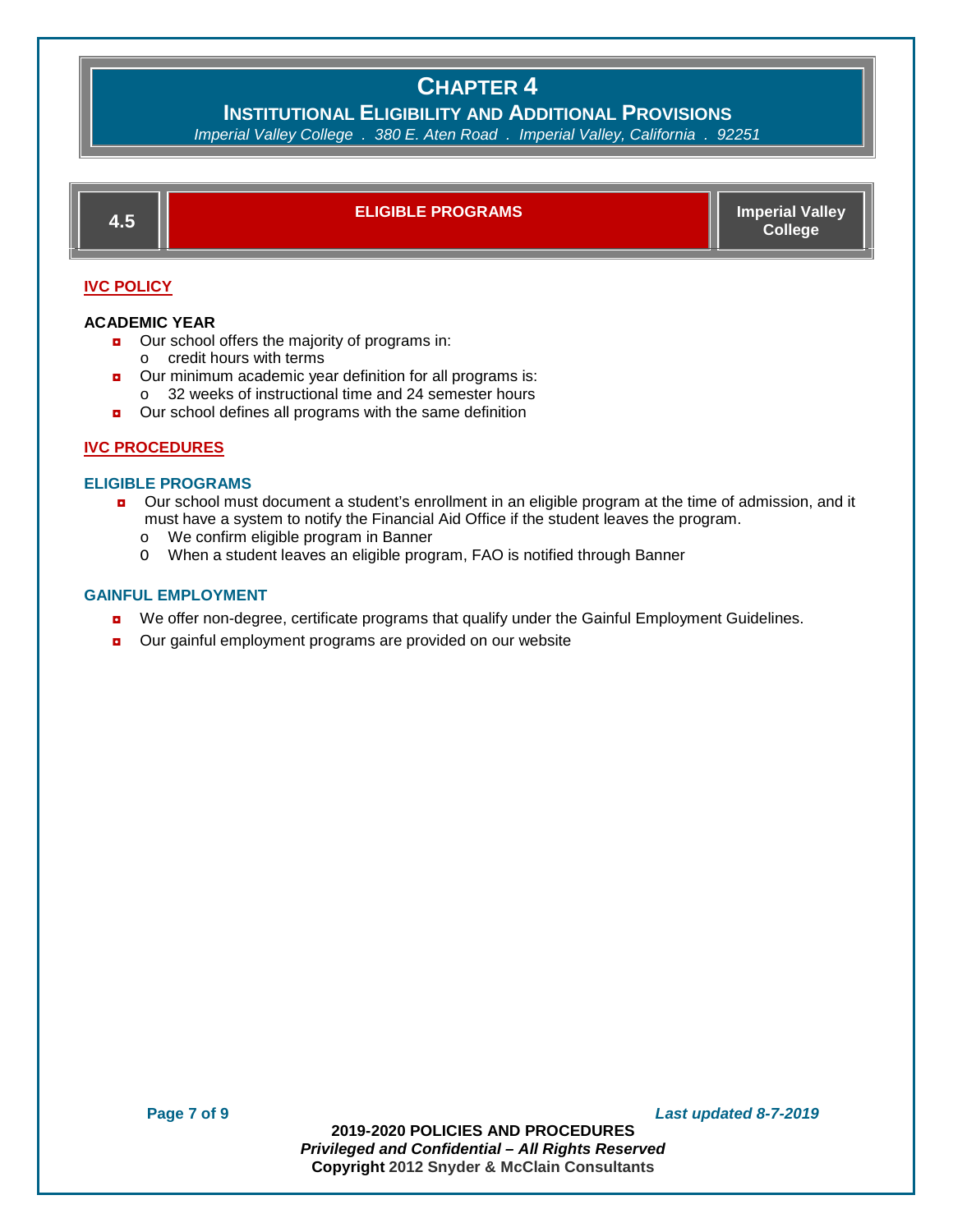# **INSTITUTIONAL ELIGIBILITY AND ADDITIONAL PROVISIONS**

*Imperial Valley College . 380 E. Aten Road . Imperial Valley, California .* 

**4.6 DISTANCE EDUCATION**  OUR PROCEDURE **Imperial Valley College**

### **DISTANCE EDUCATION**

- ◘ **[State Authorization](http://www.imperial.edu/courses-and-programs/distance-education/for-students/state-authorization/)**
- Our distance education program is accredited by: ACCJC.

#### DISTANCE EDUCATION AND FINANCIAL AID

- **n** If a student is enrolled in ONLY ONLINE classes and his or her address is outside of California or Arizona, the student is NOT eligible to receive financial aid.
- ◘ A weekly online only classes report is generated to find out-of-state students and send them notification of their ineligibility for Title IV aid and place a hold on their record.

#### **DISTANCE EDUCATION COMPLAINT PROCESS FOR ARIZONA STUDENTS**

- ◘ Arizona residents enrolled in online classes at IVC should follow the Complaint Procedures listed in IVC's Student Conduct and Complaint Policies listed in **[General](http://www.imperial.edu/courses-and-programs/catalogs-and-schedules/#catalogs_section) Catalog** to resolve concerns. Online students have the same rights and responsibilities as students enrolled in on-campus courses.
- Complaints are addressed through informal and formal processes. It is suggested that students first try to resolve an issue through the informal report and resolution process listed in the **[General](http://www.imperial.edu/courses-and-programs/catalogs-and-schedules/#catalogs_section) Catalog** before submitting a formal complaint.
- **n** Imperial Valley College is accredited by the Accrediting Commission for Community and Junior Colleges, Western Association of Schools and Colleges (ACCJC). Information regarding their complaint process can be found at **<http://www.accjc.org/>**.
- If after following the college procedure the issue cannot be resolved internally, Arizona residents can seek additional resolution by contacting the Arizona State Board for Private Postsecondary Education through their website at **<https://ppse.az.gov/>** or at 1400 W. Washington Street, Phoenix, AZ 85007, phone: 602- 542-5709.

**Page 8 of 9** *Last updated 8-7-2019*